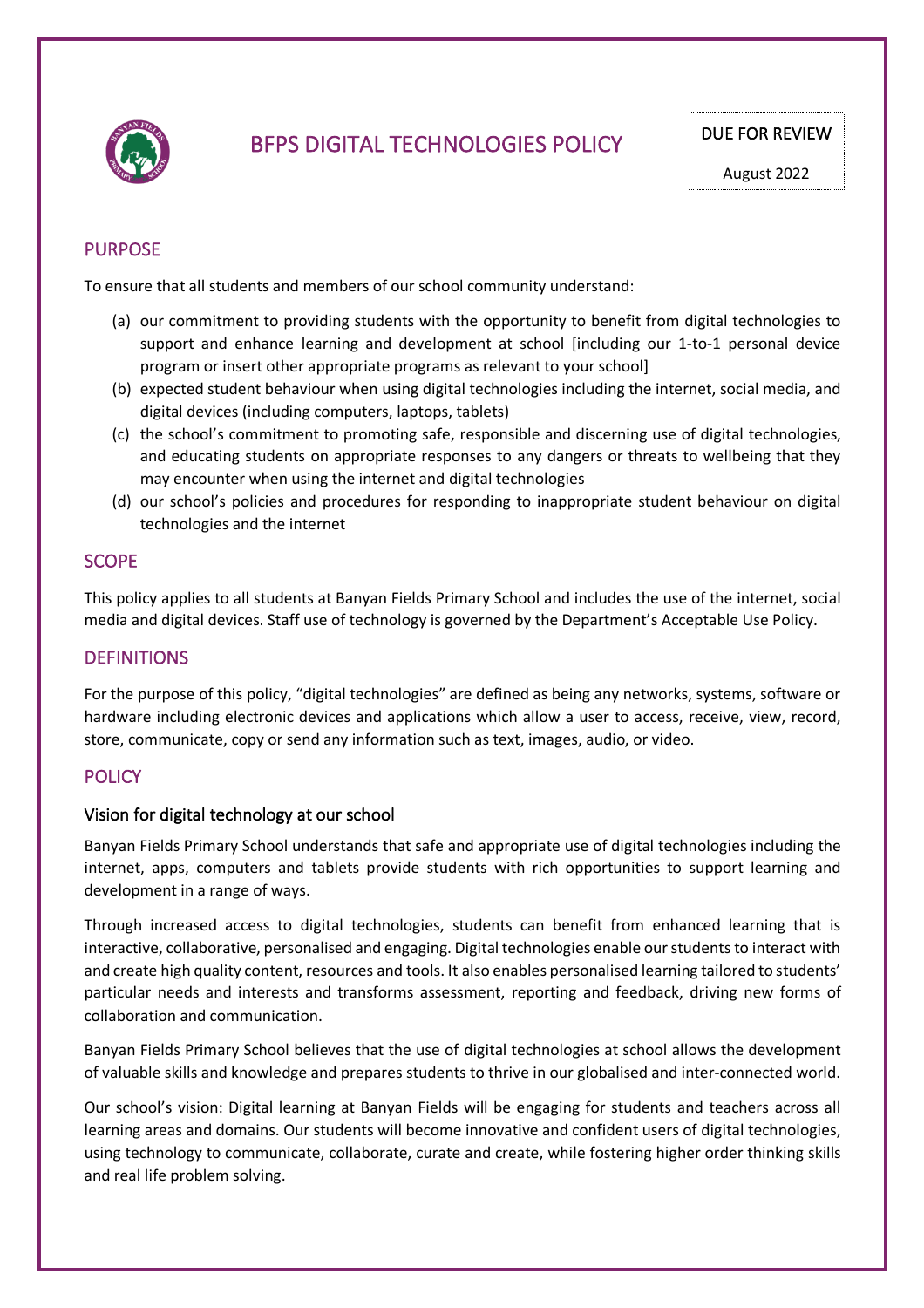## Devices at Banyan Fields Primary School

At Banyan Fields Primary School we use a range of digital devices to deliver the Victorian Curriculum. These include laptops, chromebooks, iPads and desktop computers. These devices are provided to students to use during class time as determined by the classroom teacher.

If students bring their own devices to school these must be handed into the office at the beginning of the day and collected at the end of the day. Please note that our school does not have insurance to cover students' devices and they are brought to school at student's/carer's own risk.

## Safe and appropriate use of digital technologies

Digital technology, if not used appropriately, may present risks to users' safety or wellbeing. At Banyan Fields Primary School, we are committed to educating all students to be safe, responsible and discerning in the use of digital technologies, equipping them with skills and knowledge to navigate the digital age.

At Banyan Fields Primary School, we:

- provide a school based internet service that is filtered and monitored to ensure safe usage
- provide access to the Department of Education and Early Childhood Development's (DEECD) online services
- enforce the Department of Education and Early Childhood Development (DEECD) Cyber Safety program
- use online sites and digital tools that support students' learning, and focus our use of digital technologies on being learning-centred
- restrict the use of digital technologies in the classroom to specific uses with targeted educational or developmental aims
- Provide supervision and direction in online activities and when using digital technologies for learning
- effectively and responsively address any issues or incidents that have the potential to impact on the wellbeing of our students
- have programs in place to educate our students to be promoting safe, responsible and discerning use of digital technologies, including [insert details of specific programs]
- educate our students about digital issues such as online privacy, intellectual property and copyright, and the importance of maintaining their own privacy online
- actively educate and remind students of our *Student Engagement* policy that outlines our School's values and expected student behaviour, including online behaviours
- have an Acceptable Use Agreement outlining the expectations of students when using digital technology at school
- use clear protocols and procedures to protect students working in online spaces, which includes reviewing the safety and appropriateness of online tools and communities, removing offensive content at earliest opportunity
- educate our students on appropriate responses to any dangers or threats to wellbeing that they may encounter when using the internet and other digital technologies
- provide a filtered internet service to block access to inappropriate content
- refer suspected illegal online acts to the relevant law enforcement authority for investigation
- support parents and carers to understand safe and responsible use of digital technologies and the strategies that can be implemented at home through regular updates in our newsletter and annual information sheets.

Distribution of school owned devices to students and personal student use of digital technologies at school will only be permitted where students and their parents/carers have completed a signed Acceptable Use Agreement.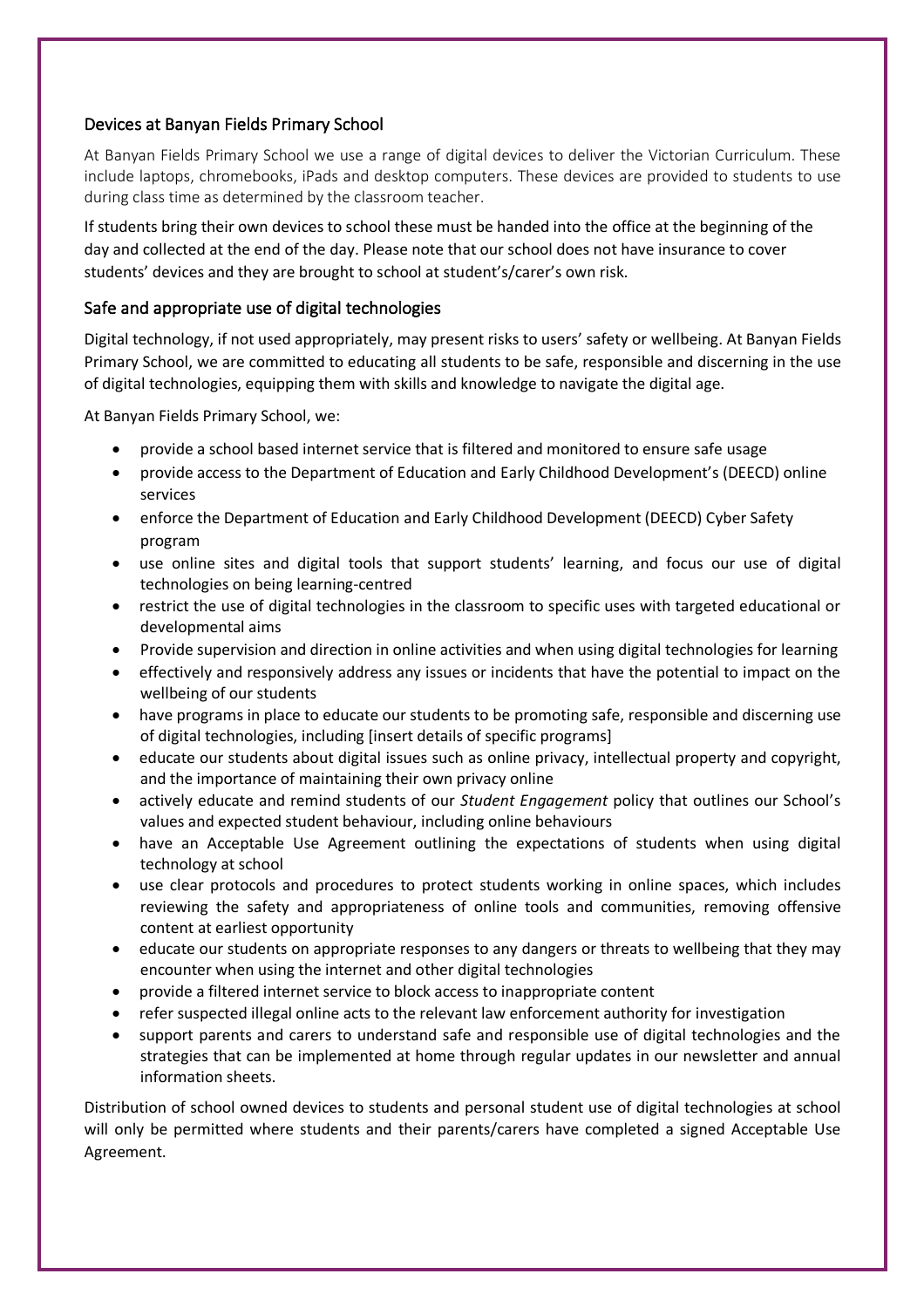It is the responsibility of all students to protect their own password and not divulge it to another person. If a student or staff member knows or suspects an account has been used by another person, the account holder must notify the classroom teacher with further follow up provided by the Digital Technologies leader if required.

All messages created, sent or retrieved on the school's network are the property of the school. The school reserves the right to access and monitor all messages and files on the computer system, as necessary and appropriate. Communications including text and images may be required to be disclosed to law enforcement and other third parties without the consent of the sender.

### Student behavioural expectations

When using digital technologies, students are expected to behave in a way that is consistent with Banyan Fields Primary School *Statement of Values, Student Wellbeing and Engagement* policy, and *Bullying Prevention*  policy.

When a student acts in breach of the behaviour standards of our school community (including cyberbullying, using digital technologies to harass, threaten or intimidate, or viewing/posting/sharing of inappropriate or unlawful content), Banyan Fields Primary School will institute a staged response, consistent with our policies and the Department's *Student Engagement and Inclusion Guidelines.*

Breaches of this policy by students can result in a number of consequences which will depend on the severity of the breach and the context of the situation. This includes:

- removal of network access privileges
- removal of email privileges
- removal of internet access privileges
- removal of printing privileges
- other consequences as outlined in the school's *Student Wellbeing and Engagement* and *Bullying Prevention* policies.

## REVIEW CYCLE

• This policy was last updated in August 2020 and is scheduled for review in August 2022.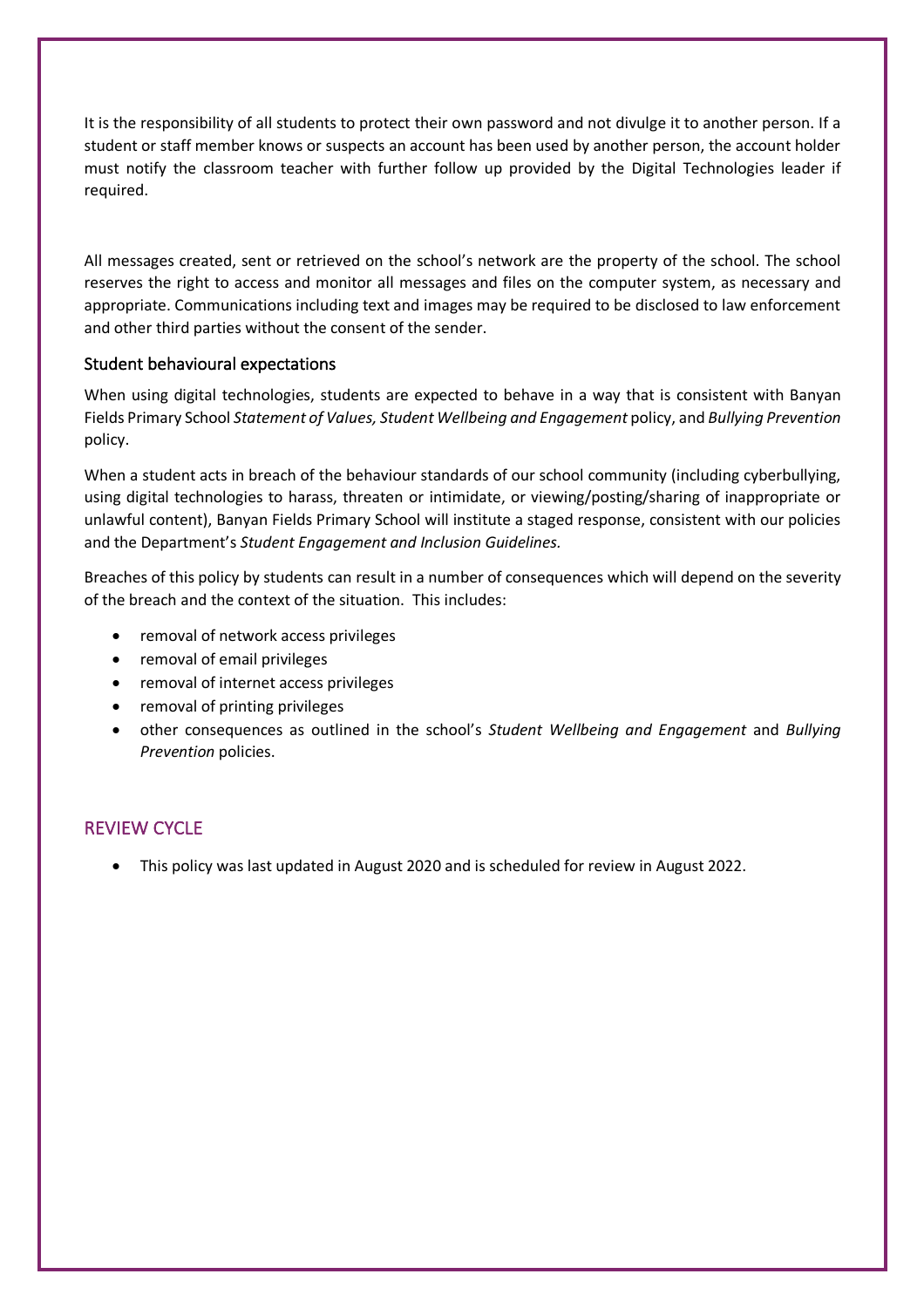## APPENDIX A: ACCEPTABLE USE AGREEMENT



## **Parent and Student Acceptable ICT User Agreement**

This agreement is for the acceptable ICT use agreement, which provides guidelines and information on using ICT at Banyan Fields Primary School.

Banyan Fields Primary School believes in quality education and gaining the greatest benefit from opportunities provided through an online learning environment. As  $21<sup>st</sup>$  century learners, students are spending increasing amounts of time online, learning and collaborating and we understand the importance of being safe online. Safe and responsible behaviour is explicitly taught at Banyan Fields Primary School and we request that parents/carers reinforce this behaviour at home.

#### **School support for the Safe and Responsible Use of ICT Technologies**

Banyan Fields Primary School uses the internet, student and parent online services and digital technologies as teaching and learning tools. We see these as a valuable resource, but acknowledge they must be used responsibly.

At Banyan Fields Primary School we;

- Provide a school based internet service that is filtered and monitored to ensure safe usage
- Provide access to the Department of Education and Early Childhood Development's (DEECD) online services
- Provide supervision and direction in online activities and when using digital technologies for learning
- Support students in developing digital literacy skills
- Enforce the Department of Education and Early Childhood Development (DEECD) Cyber Safety program. To assist parents please see: https://esafety.gov.au/esafety-information
- Use devices for learning purposes at schools
- Work with students to outline and reinforce the expected behaviours when using Online Applications provided by the school

#### **Parent and Student ICT and Online Services Agreement**

#### **When I use digital technologies:**

*I communicate appropriately by thinking and checking that what I write or post is polite and respectful.*

This means I will:

- Respect others and communicate with them in a supportive manner, and never write or participate in online bullying;
- Not copy, delete and alter other people's work and call it my own
- Tell a teacher and turn off the monitor/screen if I come across any information that makes me feel bad, upset or uncomfortable.

*I protect personal information. I am aware that my full name, photo, birthday, address and phone number is personal information and this information should not be shared online.*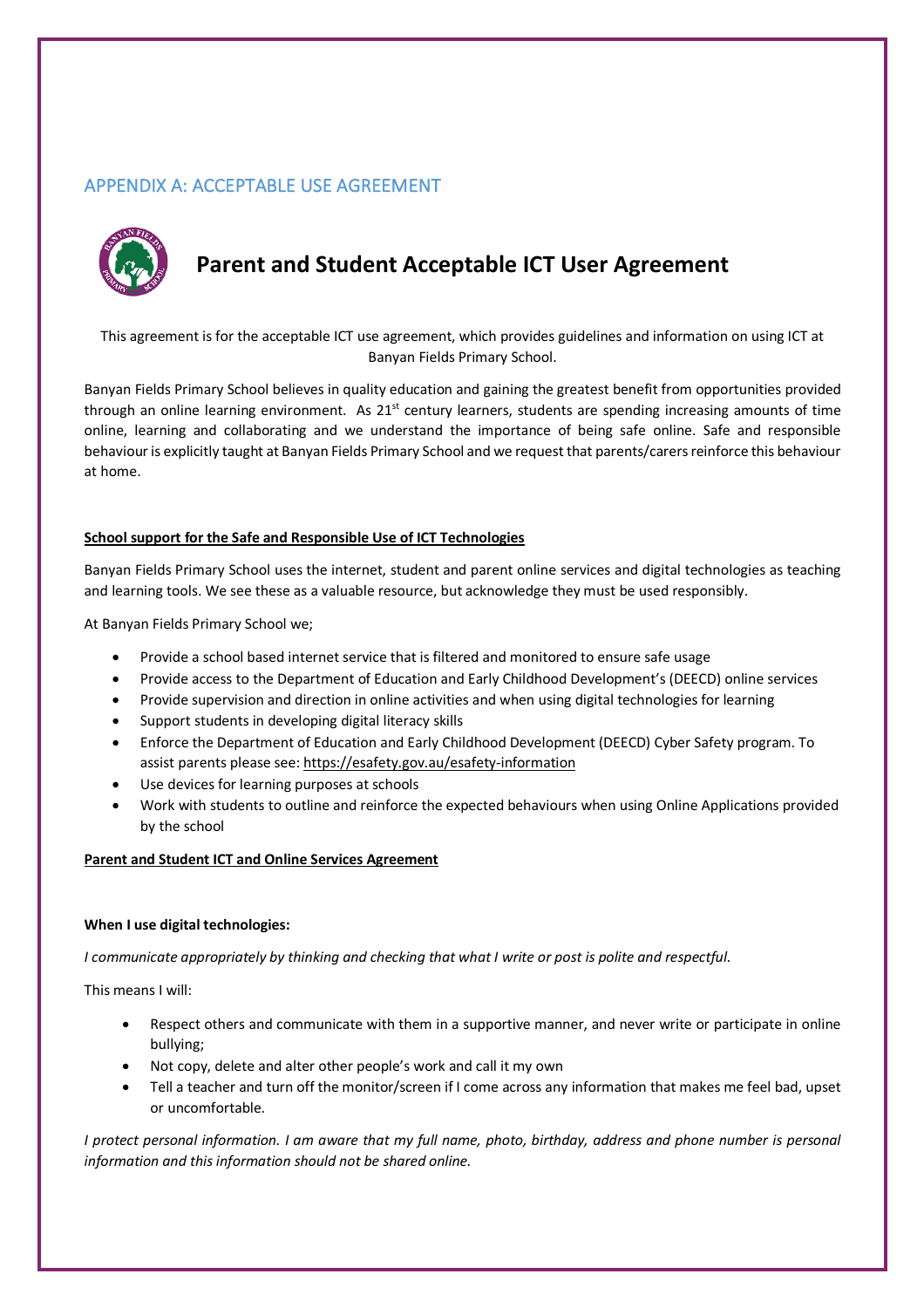This means I will:

- Protect my password and wont share it with others;
- Join a space online only with my parents' or teacher's guidance and permission;
- Only answer questions online that ask for any personal information with the permission of my parents' or teachers;

*I look after myself and others by thinking about what I do and share online*

This means I will:

- Search for and use spaces and sites that are safe and appropriate (not any that are rude or violent);
- Speak to a trusted adult if someone is unkind to me;
- Speak to a trusted adult if I know someone else is upset or scared;
- Either turn off the screen or use the back button if I see something that makes me feel upset or that I don't like, and tell a trusted adult;
- Protect and not share my friends' personal information such as their full names, birthdays, school names, addresses and phone numbers.

*I look after the equipment I use.*

#### **Use of Online Content for Assessment and Data**

Throughout the year staff and students will utilise online applications to support the collection and analysis of student data. These applications allow teachers to track student progress, in order to provide more targeted learning in the classroom, as well as providing accurate reporting of student learning to parents and carers. Staff are aware of the importance of maintaining the security of this information and employ appropriate measures to ensure data is kept secure.

| Application | Purpose                                                                                                                                                                               | Who can access and use this<br>information?                                    | Privacy Information                                                                                |
|-------------|---------------------------------------------------------------------------------------------------------------------------------------------------------------------------------------|--------------------------------------------------------------------------------|----------------------------------------------------------------------------------------------------|
| Sentral     | Sentral provides a single<br>comprehensive interface for the<br>management, tracking and<br>reporting of data for school<br>administration, online learning<br>and student management | School staff<br>Individual parents can access<br>their own child's information | https://www.sentral.com.au/pri<br>vacy-policy/                                                     |
| <b>ACER</b> | Online assessment system which<br>teachers information<br>provides<br>about student achievement                                                                                       | School staff                                                                   | https://www.acer.org/privacy<br>Students use non-identifiable<br>logins to access this application |

#### **Student use of Online Content for learning**

From time to time staff will look at utilising online learning applications and utilise to:

- Improve learning outcomes
- Increase collaboration among both students and staff
- Improve the work flow process of class

Students will be monitored when using online applications. Staff will be trained to ensure they understand privacy policies and how data will be handled by the online service provider. They will also ensure that parents and students are aware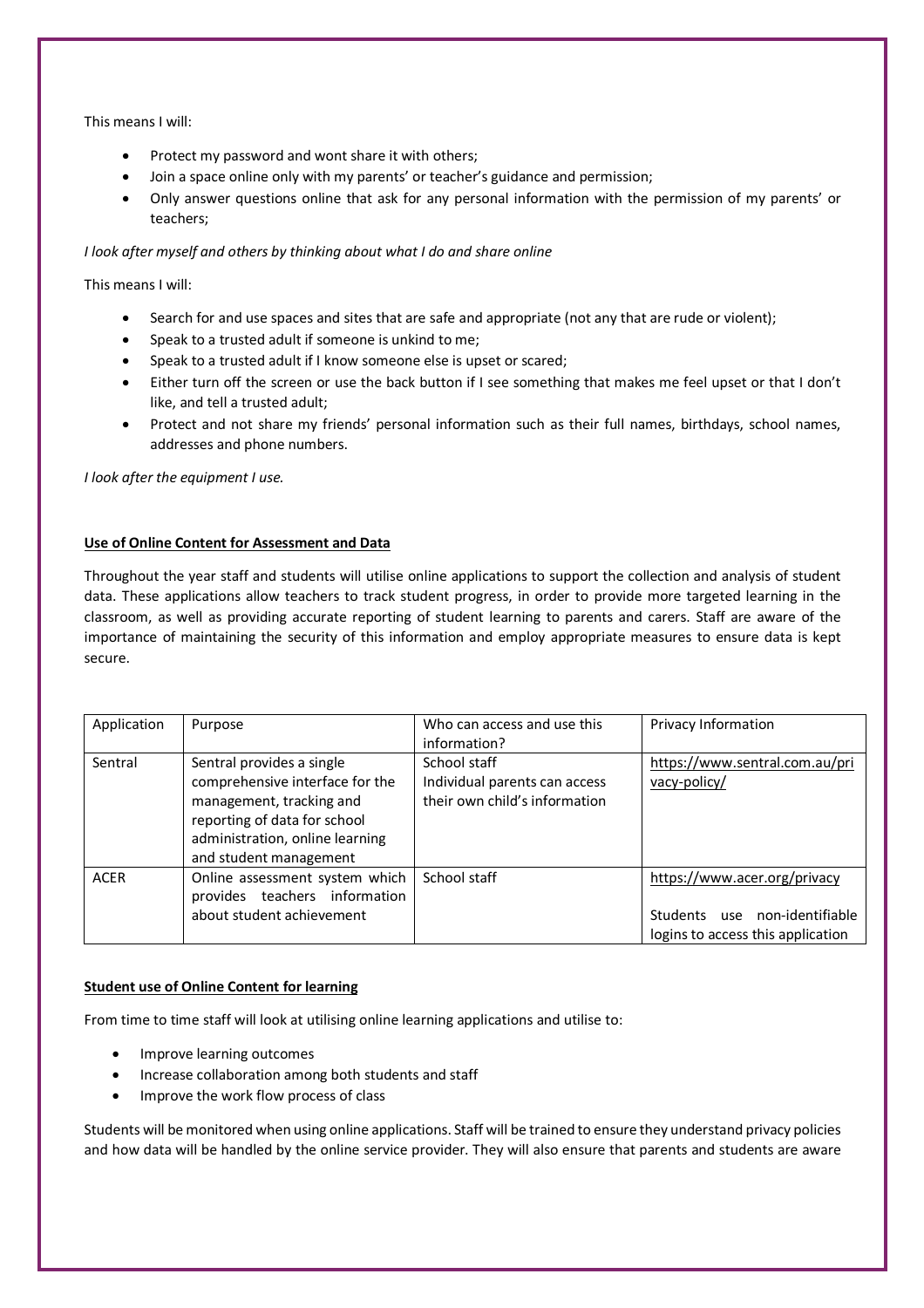of tools they will be using online and to ensure that consent is received before allowing that student to access the resources they wish to use.

These online services provide a variety of ways for students to collaborate via different mediums. This services might be used in classes by our teachers to support the curriculum being taught within the class. Students will tend to be completing curriculum set tasks on these applications, as set out by their teachers.

| Application                 | Purpose                                                                                                                | Who can access and use this<br>information?                                    | Privacy Information                                                            |
|-----------------------------|------------------------------------------------------------------------------------------------------------------------|--------------------------------------------------------------------------------|--------------------------------------------------------------------------------|
| SeeSaw                      | Student driven digital portfolios                                                                                      | School staff<br>Individual parents can access their<br>own child's information | https://web.seesaw.me/priva<br>cy-policy/                                      |
|                             |                                                                                                                        | Students can access their own<br>accounts                                      | Students use non-identifiable<br>logins<br>to<br>this<br>access<br>application |
| Google Drive                | Google Drive allows users to<br>access file across devices and<br>allows for collaborative editing of                  | School staff<br>Students                                                       | https://www.google.com/intl/<br>en/policies/terms/                             |
|                             | documents.                                                                                                             |                                                                                | Students use non-identifiable<br>logins<br>this<br>to<br>access<br>application |
| <b>Britannica</b><br>Online | Students can read non-fiction text<br>and research reliable information<br>targeted to primary students at             | School staff<br>Students                                                       | https://corporate.britannica.c<br>om/privacy-policy/                           |
|                             | different levels.                                                                                                      |                                                                                | Students use non-identifiable<br>logins<br>to<br>this<br>access<br>application |
| <b>Mathletics</b>           | A <i>purpose</i> -built interface provides<br>older learners with the study tools<br>and maths curriculum resources to | School staff<br>Students                                                       | www.3plearning.com/privacy<br>L                                                |
|                             | take greater control of their own<br>learning.                                                                         |                                                                                | Students use non-identifiable<br>logins to access this<br>application          |
| <b>Bug Club</b>             | Provides digital texts to support<br>teaching instruction, whole class,<br>small group and individual                  | School staff<br>Students                                                       | http://www.pearson.com.au/<br>privacy-policy/                                  |
|                             | reading.                                                                                                               |                                                                                | Students use non-identifiable<br>logins<br>to<br>this<br>access<br>application |
| <b>Read Theory</b>          | Provides online reading activities<br>for all levels with tracking of<br>reading ability over time to                  | School staff<br>Students                                                       | https://readtheory.org/welco<br>me/privacyPolicy                               |
|                             | support student and teacher<br>feedback on growth.                                                                     |                                                                                | Students use non-identifiable<br>logins to access this<br>application          |
| Study ladder                | Provides opportunities to<br>consolidate learning across a range<br>of literacy and numeracy areas.                    | School Staff<br>Students                                                       | https://www.studyladder.com<br>.au/about/privacy                               |
|                             |                                                                                                                        |                                                                                | Students use non-identifiable<br>logins to access this<br>application          |
| Sphero                      | A program that focuses on coding<br>and programing.                                                                    | <b>School Staff</b><br>Students                                                | https://www.sphero.com/priv<br>$\overline{acy}$                                |